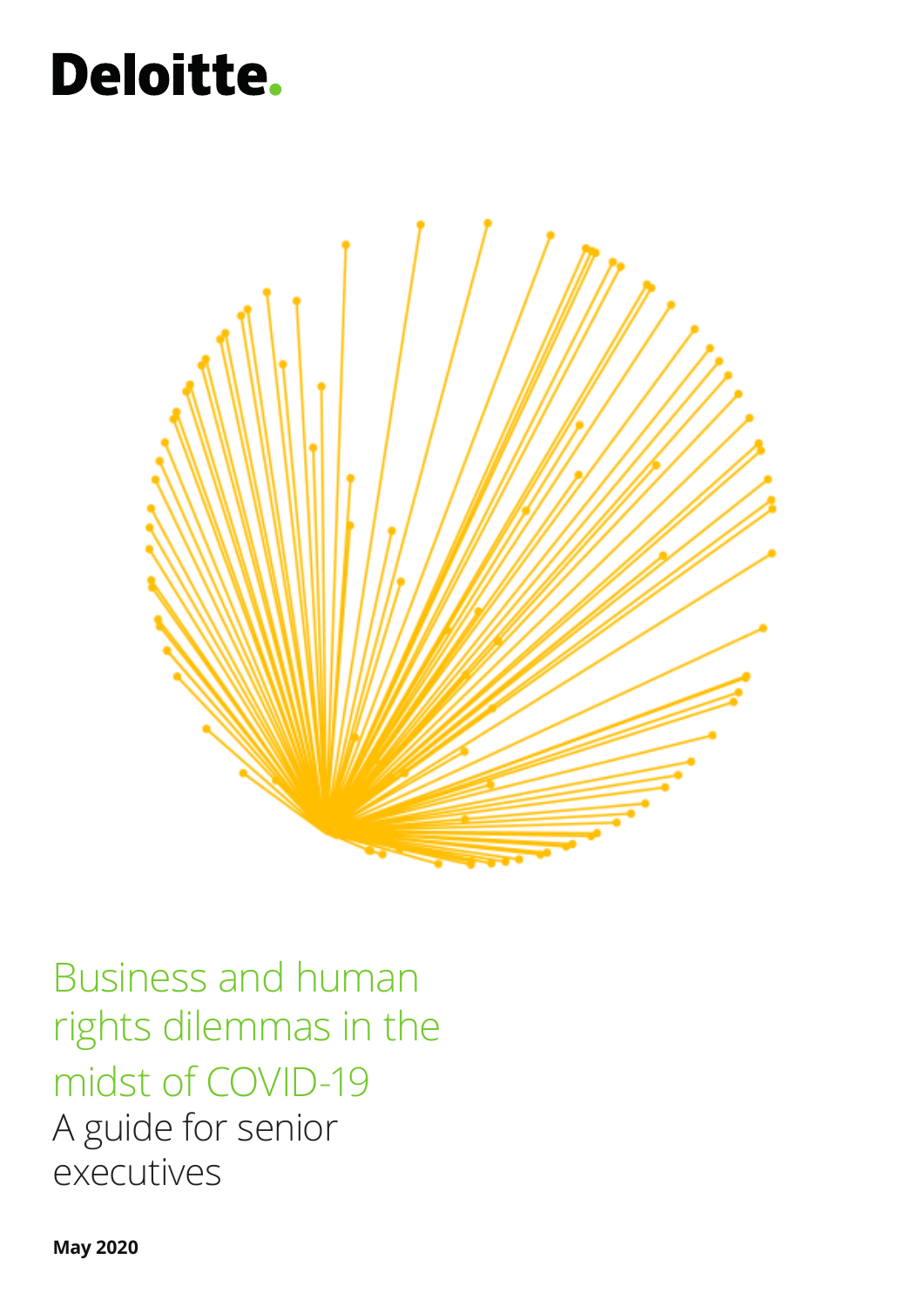The COVID-19 crisis is emerging as a test of business' commitment to upholding human rights.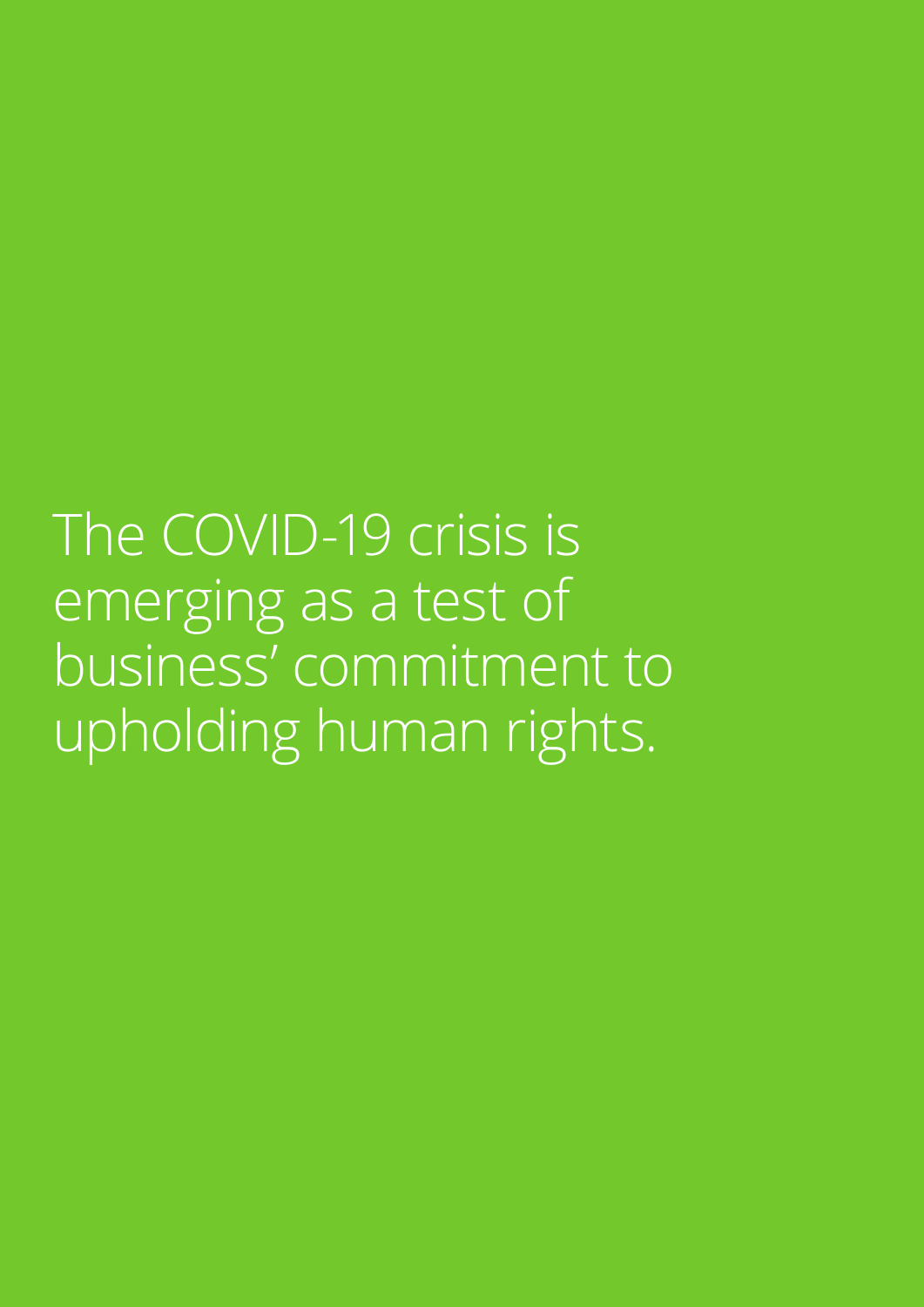The COVID-19 pandemic has catapulted the world into an unprecedented crisis. At its heart, the pandemic is a human tragedy, sadly with loss of life. Many people have been living under a state of emergency. To protect human life, we are being asked to change the way we live, withdrawing many of our personal freedoms. The economic impact will be far-reaching, with the repercussions expected to last for years. During these uncertain times, governments and business leaders have had to make quick decisions for which there is no playbook. Leaders now need to navigate a 'new normal' with human rights implications.

Leaders are being tested in their commitment to respect human rights. This paper will help businesses respect human rights and consider the dilemmas many leaders are facing while responding to the COVID-19 pandemic. This paper focuses on the short-term human rights dilemmas around how to respond to the crisis and discusses the implications for businesses recovering post-crisis over the medium-term. Finally, it considers the integration of human rights into businesses as they adapt to a 'new normal' and to heightened expectations from stakeholders of responsible and resilient human rights management.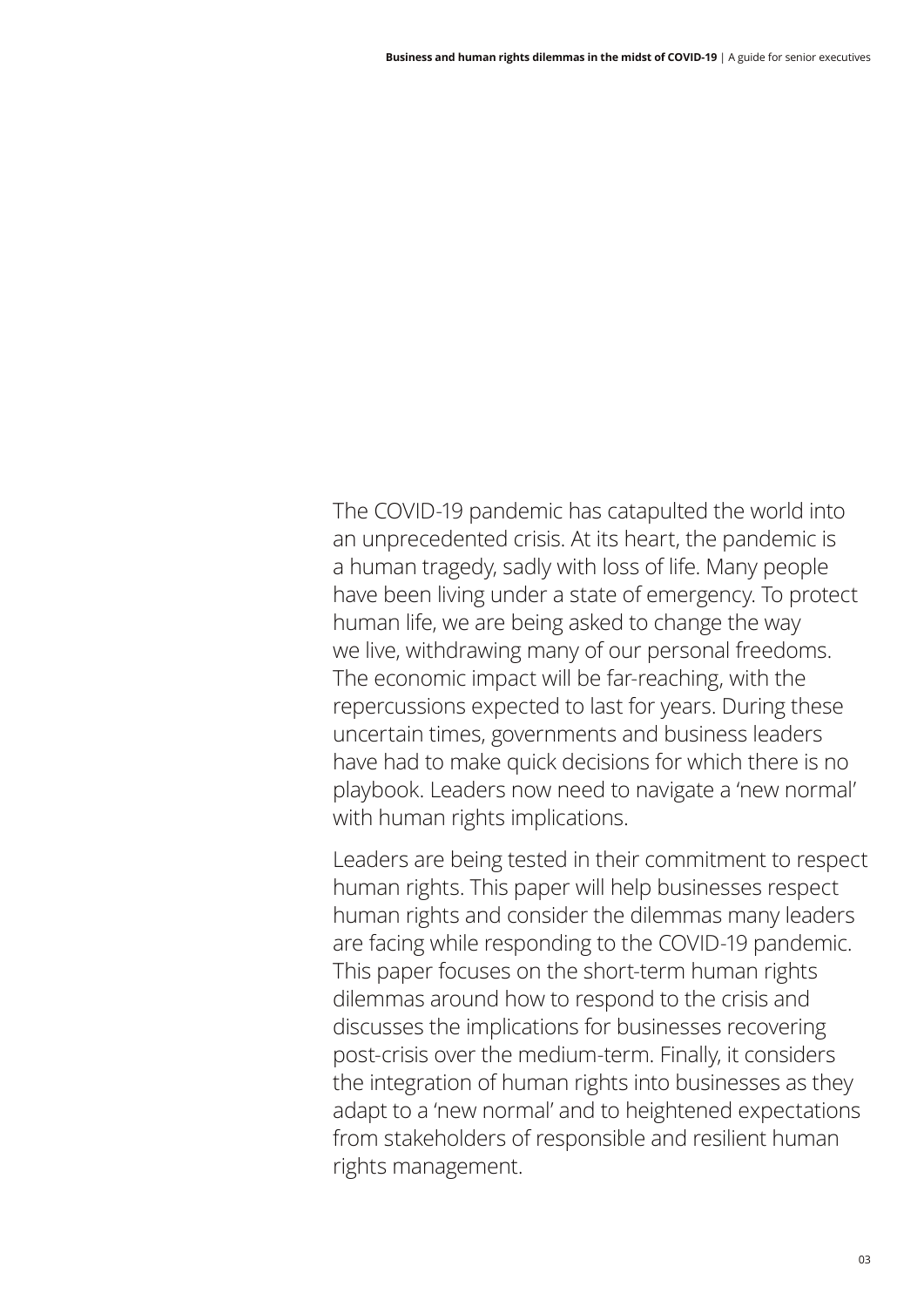# 1 Human rights at risk in a crisis

Businesses have a responsibility to respect human rights. Especially in times of crisis.

COVID-19 is challenging businesses to keep people healthy and safe while maintaining continuity of operations globally. Synchronised lockdowns across the world have restricted freedom of movement which has affected how businesses operate, including their continuity plans and corporate relationships. Businesses have tried to keep pace with the rapid developments of this emergency, applying existing laws to uncertain information. The continuously evolving situation has created new dilemmas for businesses around how to handle human rights.

The United Nations Guiding Principles (UNGPs) on Business and Human Rightsi state that businesses should 'avoid causing or contributing to human rights impacts' but also 'seek to prevent or mitigate [those impacts that are] directly linked to their operations, products or services by their business relationships, *even if they have not contributed to those impacts'* (emphasis added). This responsibility applies to all businesses.

A human rights-based approach is about turning principles into effective policies and processes for prevention and effective action. The international Bill of Human Rights and the core International Labour Organisation (ILO) Conventions are the key international legal instruments and provide guidance on responsible business practices. While the human rights-based approach will depend on the individual business, the PANEL principles – Participation, Accountability, Nondiscrimination and equality, Empowerment, Legality - are good places to start.<sup>ii</sup> While, business responsibility to human rights applies to all companies, the means through which businesses can meet this expectation may differ by operational context.

Efforts to combat the spread of COVID-19 have resulted in severe restrictions of many human rights. This creates a new and very different operating context for businesses. Understanding this context is critical for leaders to determine which human rights may be infringed, thereby requiring more 'systematised and regular attention'iii.

### **Human rights most impacted by business during COVID-19**

Below we have provided a (non-exhaustive) list of human rights that are at risk of being adversely impacted by the COVID-19 crisis, in fact in most public health emergencies:

|                         | Right to life iv                                                      |
|-------------------------|-----------------------------------------------------------------------|
|                         | Right to information xxiv                                             |
|                         | Right to education vi                                                 |
| $=$                     | Right to equality and<br>non-discrimination vill                      |
|                         | Right not to be subjected to slavery,<br>servitude or forced labour × |
| <u>ပြ</u>               | Right to health v                                                     |
| $\sqrt{10}$             | Right to freedom of movement<br>and liberty xxv                       |
|                         | Right to work and enjoy just and<br>favourable conditions of work vii |
|                         | Right to privacy and<br>confidentiality ix                            |
| $\overline{\mathbf{o}}$ | Right to freedom of expression<br>and association <sup>xi</sup>       |
|                         |                                                                       |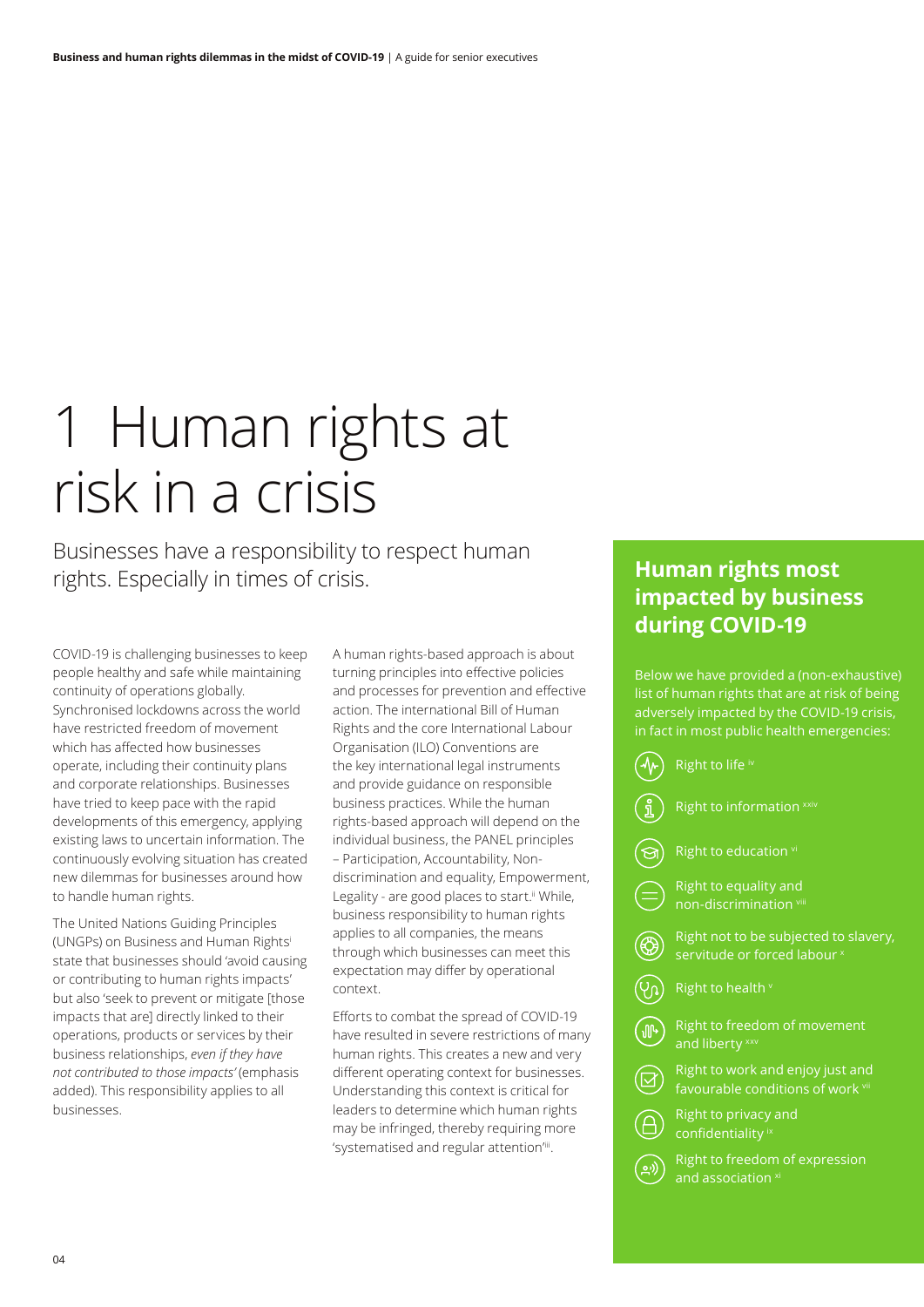Protecting the **right to life** and **right to health** has become a central priority, and new restrictions have been introduced by governments to ensure this. The dilemma for businesses is how to strike the right balance between keeping people healthy and safe while maintaining operations. Another dilemma arises in continuing or reopening economic activity that potentially exposes people to COVID-19. To mitigate risk, governments and businesses have had to extend remote working arrangements and reorganise warehouses, factories and places of service to allow physical distancing with enhanced health and safety protocols. Besides physical health, experts fear that mental health and well-being are also at risk from the multifaceted uncertainties surrounding people's lives and livelihoods<sup>xii</sup>.

A further dilemma facing business leaders is how to abide by the lockdown regulations while ensuring employees are not left behind, particularly those for whom the workplace is a safe haven. There is a **'crisis within a crisis'** for vulnerable adults and children isolated in coercive or violent households, unable or afraid to access services due to scaled down service delivery or fear of infection. For vulnerable people, restrictions on the **right to freedom of movement** can have grave consequences for their personal safety, mental health and well-being.

The lockdown has prompted many business leaders to consider the personal situation of their employees. In education, children and adults moving to digital platforms presupposes digital literacy and access to hardware and internet. This exacerbates the 'digital divide' and may threaten children and adults' **right to education**. For businesses, some employees may have had to pause learning that could stall their professional development, while employees with children may have to take on the role of full-time carer and educator.

Businesses have a responsibility to respect the **right to work** including **just and favourable conditions of work.** COVID-19 has forced many leaders to face

dilemmas of maintaining employment security while also managing cash flow, adapting to remote working while also ensuring productivity, asking people to adapt to increased business pressures while also respecting wellbeing.

Approaching these rights in a **nondiscriminatory** manner is critical to ensure that inequalities are not magnified by the crisis. Business decisions to support employment, protect workers' health and ensure business continuity may have different and disproportionate impacts on certain vulnerable groups, thus resulting in unintended discrimination. Vulnerable workers - including women, workers with disability, migrant workers, unskilled workers, gig workersxiii and workers in the informal economy - are more likely to be employed in situations where home working is not possible.

Looking beyond direct employees, business leaders are facing dilemmas surrounding the impact of decisions on workers throughout the supply chain. xiv Contractual ruptures for *'force majeure'*, delays in order payments and new demand can have enormous repercussions for suppliers and livelihoods of workers. Supply chains producing personal protective equipment are being challenged to uphold international labour standards due to increased demand. Conversely, others are experiencing a stop to production and sales. The supply chain in demand will likely require forced overtime, whereas those with stoppages will likely face unpaid wages. The disruption and economic uncertainty facing workers may lead to an increase in labour exploitation and **conditions of slavery, servitude or forced labour.**xv

The crisis is also accelerating questions around the **right to privacy and confidentiality** with the increase of personal surveillance and the collection of personal and biometric data. Most people who have COVID-19 are asked to share information with the government, their employer and personal network. It is important that these mechanisms are not extended in time and beyond necessity.<sup>xvi</sup> Furthermore, with businesses being forced to rapidly increase their use of digital capabilities, this brings another set of challenges in relation to online privacy and cyberattacks.

Workers have the **right to seek information** that is relevant and necessary to protect their health, income and privacy, as well as the **right to express freely and publicly their opinions** on business decisions. In such exceptional circumstances trade unions may be bypassed and workers may feel discouraged to engage for fear of retaliation, workers retain the **right to peaceful assembly and association**.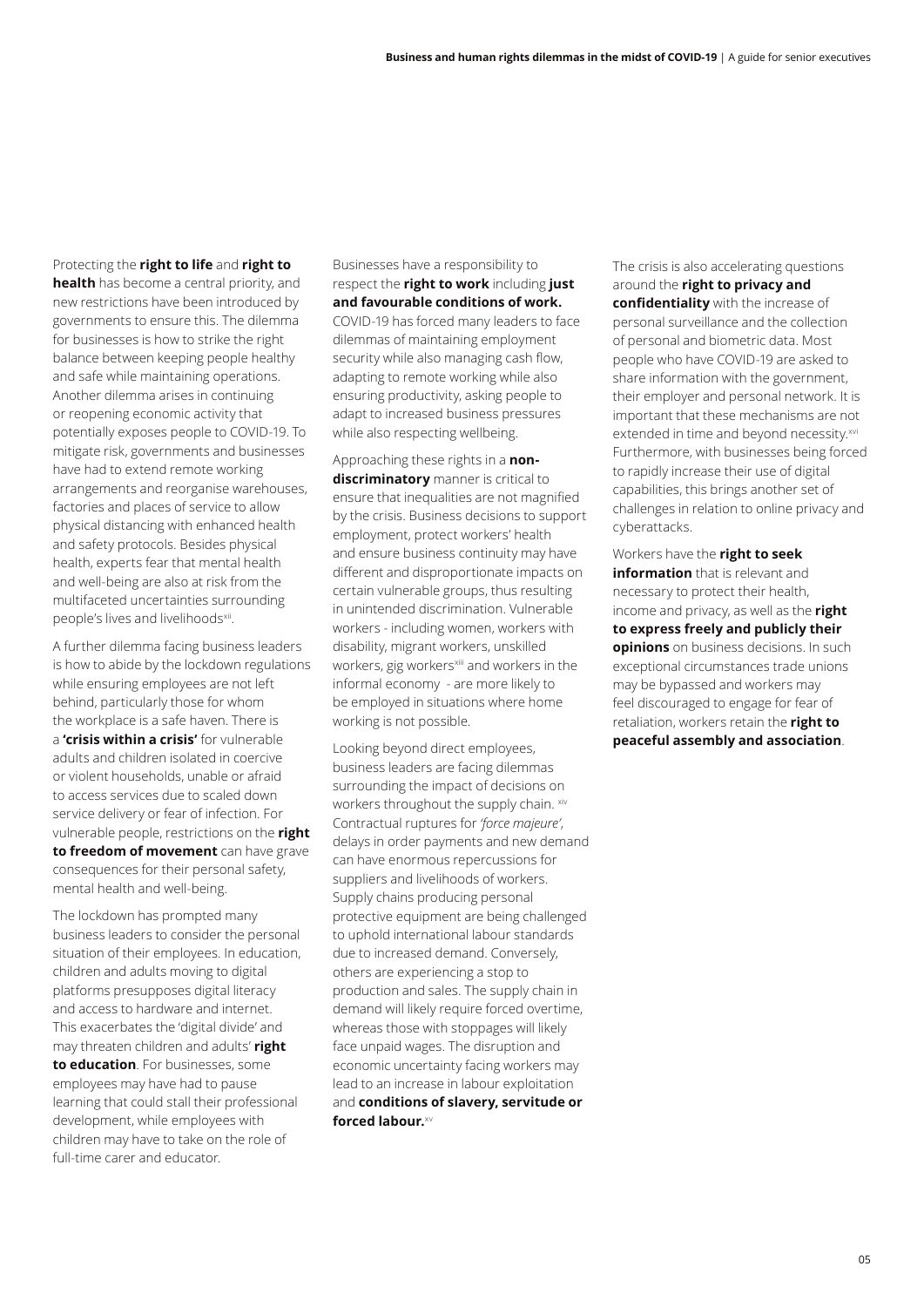# 2 Prioritising human rights in a crisis

For most businesses, a typical crisis plays out over three timeframes: **Respond**, where a business deals with the present situation and manages to continue; **Recover**, in which a business learns and emerges stronger; and **Thrive**, during which a business prepares for and shapes a 'new normal'. Each phase presents different types of human rights dilemmas for businesses.

## **Phase 1: Respond**

Faced with the rapid changes and uncertainties caused by the COVID-19 pandemic, businesses have been faced with competing priorities in their response. This phase is about the choices businesses have made in response to the crisis.

Leadership is needed to navigate a crisis. During times of uncertainty, corporate culture and leadership are often the key differentiators between organisations that cope and those that thrive through the crisis. There is a need for resilient and empathetic leaders in the response to COVID-19 to guide a business and its employees through the crisis and protect business reputation by delivering on promises and expectations of behaviour. vii We have seen businesses act empathetically to employees personal situations, introducing flexible work arrangements to cater for childcare commitments, and in some cases offering counselling support to staff for their mental well-being.

The crisis presents business leaders with the opportunity to respond by living out their human rights commitments in their response. For better or for worse, all organisations are learning how to navigate this. It has been and will remain a 'test' of their culture, resilience and societal commitments. Businesses can expect to be held to account on their human rights commitments.

As the pandemic continues, many are seeking assurance that businesses leaders are navigating these dilemmas responsibly. By formalising a human rights-based approach to decision-making during this first 'Respond' stage, businesses can better understand different stakeholders' views – e.g., from a customer, employer, supplier, community or shareholder perspective - as well as the consequences of certain decisions. It may be beneficial to appoint a human-rights expert in businesses' COVID-19 response group to ensure critical decisions are considered through a human rights lens. xviii

This approach can help built trust with multiple stakeholders, which can further help to catalyse the recovery. xix In times of uncertainty, trust is built by demonstrating a steady commitment to the interests of all stakeholders in the best possible way. Therefore, during a crisis, communication with stakeholders is key. Surveys suggest that business leaders who recognise profit as a by-product of purpose are more trusted. Creating and shoring up this trust will help to cultivate engaged employees and suppliers, and attract loyal customers as they look to the horizon to recovery.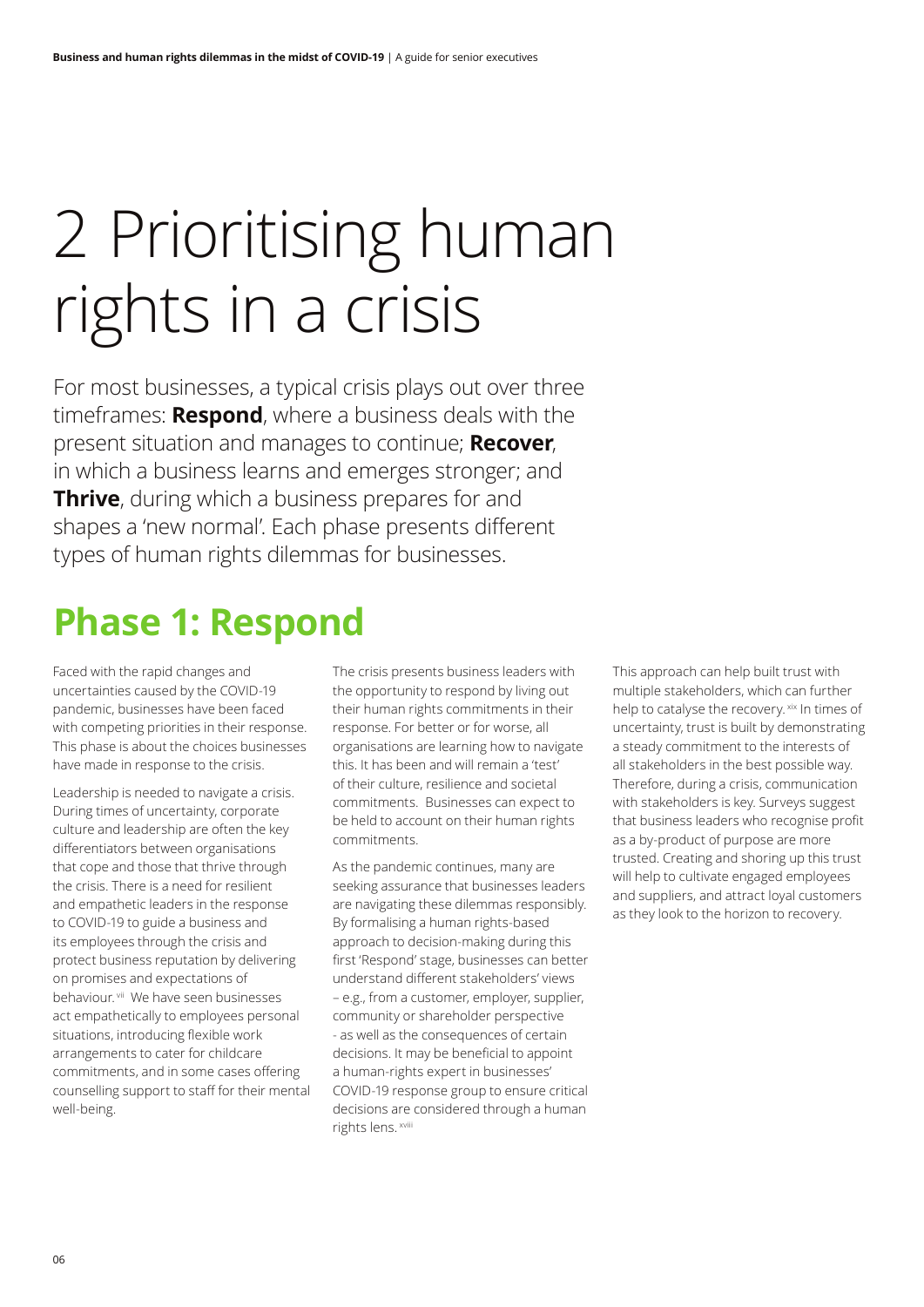### **Ask yourself: Are we upholding the Right to Health?**

#### **How prepared is your business to respect employees' right to health in time of crisis?**

Every industry and business face their own challenges related to health and safety. Some weigh the security of employees against the safety of society when they provide essential products or services. These workers put their own right to health at risk to provide essential products and services if the right safeguards are and impacts on health and safety can be conducted to inform the safeguards to put in place that are fit for purpose for each business. This can be aided with a clear communications strategy with the relevant the least worst course of action, businesses and by monitoring performance and take actions on lessons learned. Dealing with these ethical dilemmas at a strategic level can help business be prepared when faced with similar choices in the future.

#### **Are your health and safety measures sufficiently capable to provide your employees a safe working space from home?**

By the nature of their industry, some businesses are more flexible and have been able to continue with most of their employees working from home. This is where economic factors may be a key determinant of the ability for employees to themselves if they have the capabilities to provide the right support in case that stress caused by dealing with a crisis or combining private life and work influences the mental or physical health of your employees and their families. Businesses their employees face, ensure insights in the current state of people's physical and emotional wellbeing, provide governance reporting and promote wellbeing initiatives. Through all of this, it is important to be conscious about the right to privacy and data protection. Employee information kept longer than necessary.

### **Ask yourself: How are we addressing shifts in our supply chain?**

Businesses need to address the rapid shift and automotive industries, are facing a sharp decrease in demand. These the supply chains.

For instance, Bangladesh is one of the clothing retailers have cancelled orders worth over US\$3.2 billion due to the

their supply chain and develop financial support and payments to shelter them and their employees from the early economic infrastructure and logistics to source and distribute essential medical equipment to

safeguarding their rights like health and non-discrimination, where possible. labour violations.

### **Ask yourself: What can we do if we are providing essential public goods?**

Some businesses categorised as providing 'essential services' have been required to continue operations, with the introduction of enhanced health and safety measures for workers. Those who provide these services or hold critical infrastructures are placed with a high degree of responsibility. They are faced with the challenge of balancing business continuity with health protection, determining accessibility and affordability of these goods in relation to traditional pricing practices based on supply and demand. Some businesses that normally do not offer essential goods or services have set up corporate volunteering programs to redeploy workers to meet the basic needs of local communities. These dilemmas should be considered on a strategic level, considering wider stakeholder needs and taking a human rights lens.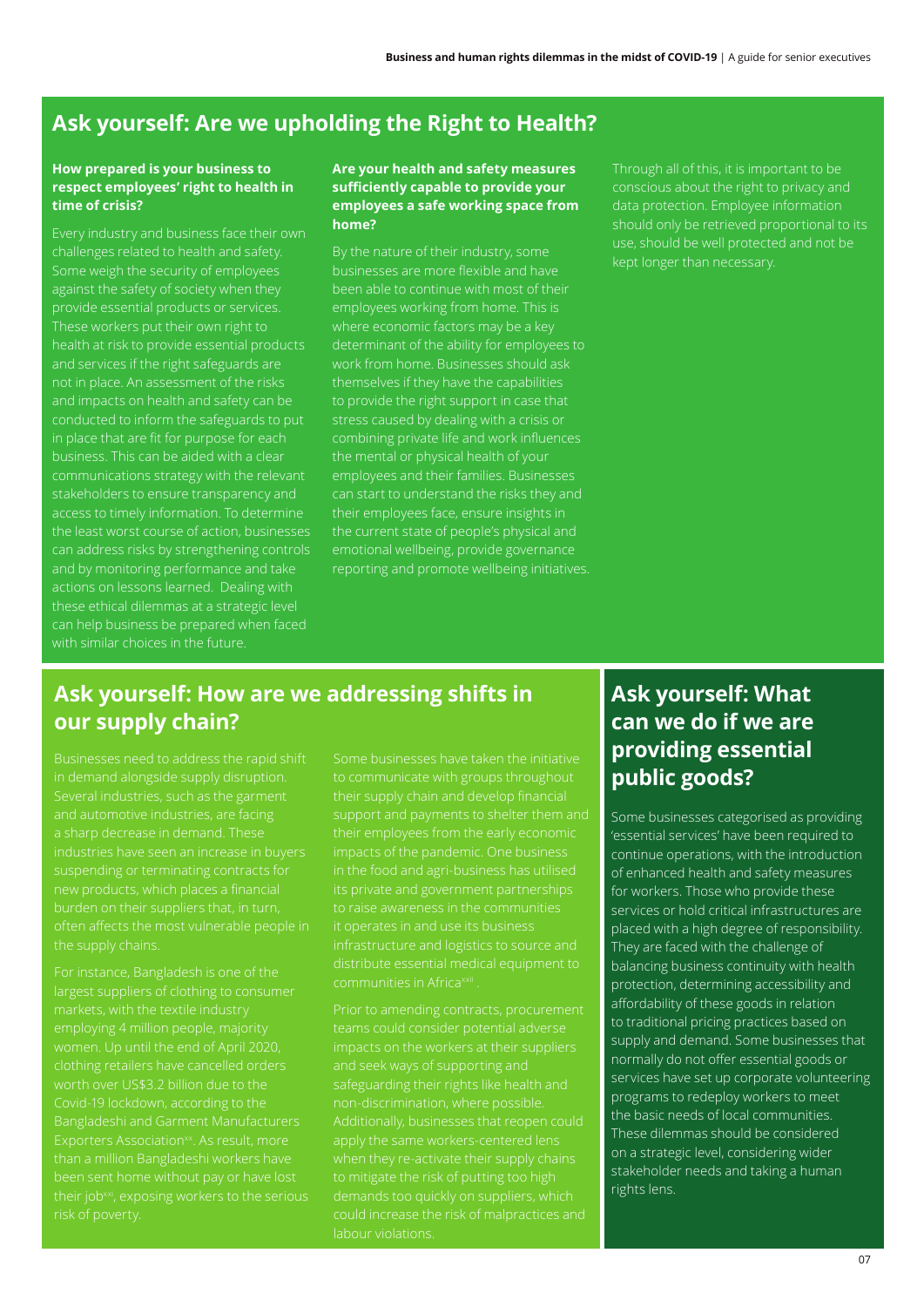### **Phase 2: Recover**

As businesses move beyond the immediate response to the pandemic, they begin to prepare for recovery. The pandemic has exposed deep socio-economic fault lines within our societies, and particularly within our labour markets. No country has been spared from this situation. The pandemic has amplified economic, social, gender and racial inequalities. Taking inspiration from UN Secretary General Antonio Guterres, businesses have the opportunity to search for solutions to 'build back better'. xxiii The actions that a business takes during the recovery period can help build a more inclusive and equitable future for their

workers and for society over the longer term and build a more resilient business to weather future crises.

It will be the moment for businesses to take a close look at their broader potentially adverse human rights impacts in their operations and supply chains and to implement appropriate responses aligning to the recommendations of the UNGPs on Business and Human Rights and to regulatory requirements. Businesses can integrate human rights into their recovery plans by for example:



#### **Conducting human rights risk/impact assessment:**

Performing a human rights assessment allows potential and actual human rights related risks in a business' operations and supply chain to be understood, measured, prioritised, and addressed.



#### **Developing a roadmap:**

Having a clear understanding of the key risks and opportunities around human rights in operations and supply chains is the basis of an effective human rights strategy and approach for the long-term.

#### **Building capacity:**  $\sqrt{m}$

Developing and embedding key activities to mitigate main human rights risks appropriately through e.g. policies, governance structures and tools, engaging with suppliers, and conducting human rights trainings to inform employees about elevated human rights risks resulting from COVID-19 and educating staff on new or updated policies that enhance the protection of human rights.

#### **Monitoring, compliance and performance:**

Due to movement restrictions, many inspections or audits in factories or on farms are unlikely to go ahead in the immediate future. Many human rights risks and breaches are therefore likely to persist or even increase. Businesses can use datadriven assessments in the interim to help ensure supplier risks are being more closely monitored. Businesses can engage with factory owners to discuss enhanced protections for workers.



#### **Reporting on performance:**

It is important that governments and businesses continue engagement and compliance with their reporting obligations under regulations - such as the UK and Australian Modern Slavery Acts, the Dutch Child labour exploitation Act, the European Directive for non-financial reporting and others. Reporting, whether a compliance exercise or voluntary, allows businesses to tell a story about their journey, including on the COVID-19 crisis.

The COVID-19 pandemic challenges business leaders to prepare for a new, complex and uncertain future. The decisions businesses make during their crisis recovery phase will help determine how the business is sustained in the long-term. Business leaders have a unique opportunity to take actions that can help the business 'build back better'.

This could be seizing the opportunity to tackle **discrimination** in the workplace, to create a family-friendly workplace

culture, to support the integration of **mental health and wellbeing** into health and safety practices, or to guide the enhancement of **data protection** procedures to ensure the correct use and storage of employee personal data. The actions that a business takes during the recovery phase can help the business build a more inclusive and equitable future for their workers and suppliers and for society over the longer term.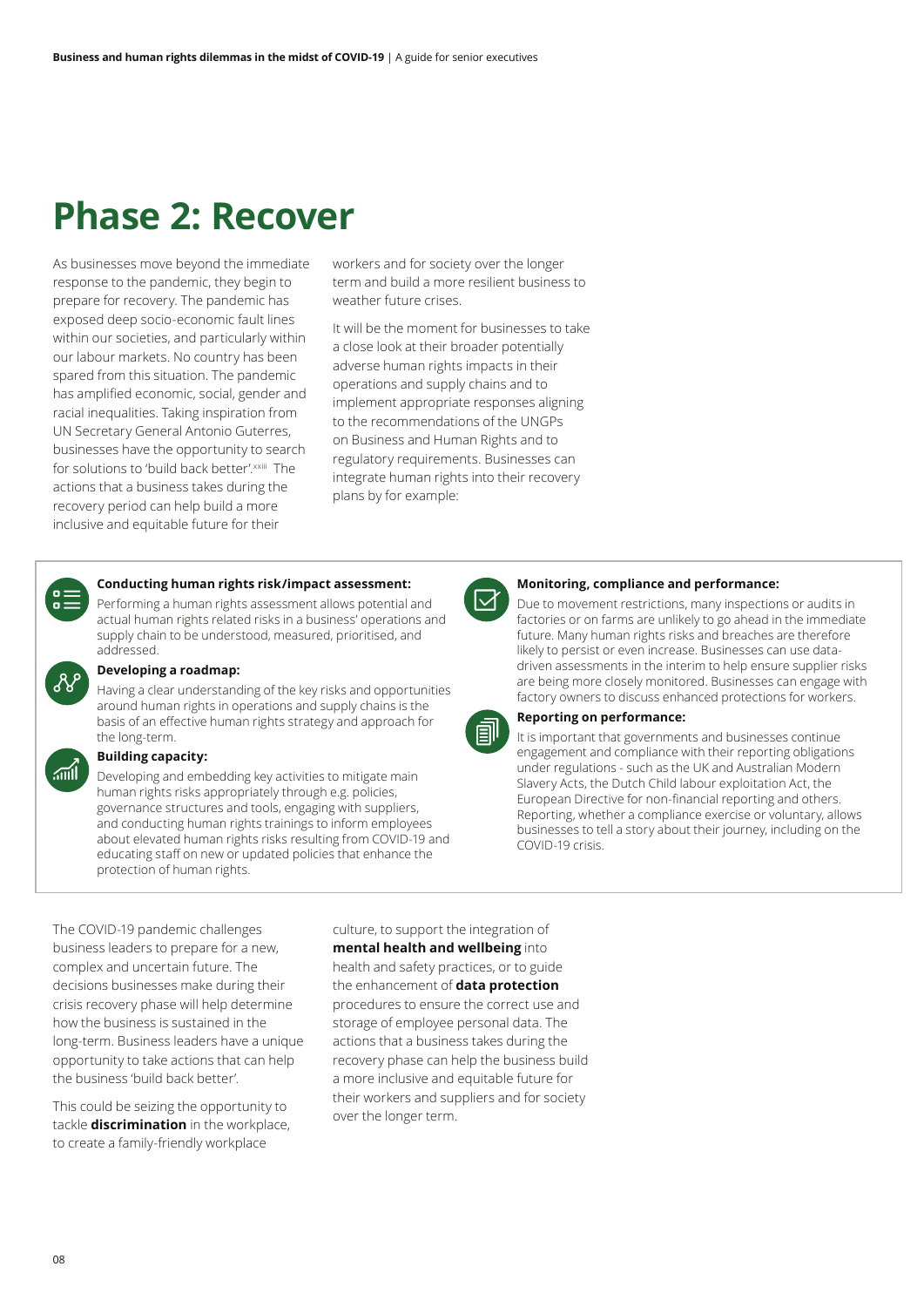### **Phase 3: Thrive**

At a certain point in a profound crisis, most businesses that have managed to recover will find themselves preparing to settle into a 'new normal'. They will be absorbing the realisation that many aspects of 'life as we knew it' have changed. The crisis will have revealed fault lines in society, in the economy, and even in individual businesses that lay out the limits of traditional thinking, particularly when it comes to human rights.

For example, the COVID-19 crisis has made it more obvious how hyper-connected the world is and how deep inequalities are, and likely will continue unless we adapt to the new social contract that is emerging. Societal expectations of corporations are being reframed to include all stakeholders, echoing the Sustainable Development Goals (SDGs)' commitment to 'leave no one behind' xxiv

At the same time, societies across the world have been confronted with the commitment by 'essential workers' who had risked their own right to health in order to protect the right to others and maintaining the continuity of essential services. There is a growing awareness and appreciation

that essential workers' level of pay should match their risk exposure.

COVID-19 has and will very likely continue to accelerate fundamental and structural changes to the global labour force. For example, the reshoring of manufacturing from production 'powerhouses' to the growth of smart factories that shift away from labour to automation; and an enhanced focus on data protection and privacy by consumers – they all present businesses with a new and potentially challenging operational context.

The COVID-19 crisis will not change the fundamentals of human rights, but it will underscore the urgency of promoting and safeguarding the essential rights of people across the value chain of any business. And it will drive a higher expectation for rightsbased behaviour by businesses.

As the saying goes: 'Never waste a good crisis'. In the Thrive phase, businesses should seek to normalise human rights within their corporate culture and build resilience for future disruptions with a human rights lens. Specifically, they can:

### **Ask yourself: Can we invest more responsibly?**

The scale and severity of the unfolding COVID-19 pandemic has emphasised the need to put people centre stage. The current crisis is prompting a stronger investor focus on the social dimension of environmental, social and governance (ESG).

Investors could also use their financial power to oversee crisis and recovery management, encouraging and rewarding good practices, such as strong human rights programmes, in their portfolio. Furthermore, impact investors may consider reshaping their investment approach to be as receptive as possible to the needs of society and engaging in public-private partnerships to tackle critical supply shortages or improve essential infrastructures.

Finally, investors have the opportunity to refocus portfolio strategies and scale up investees' resilience to other global challenges, a central one being climate change.



#### **Establish regular due diligence and stakeholder engagement** to monitor and mitigate potential negative human rights risks and impacts, identify ways to collaborate with others to eliminate these risks and better support the human rights objectives.



**Embed human rights into their business culture and risk management,** keeping risk frameworks, governance, policies and procedures up-to-date on human rights and fostering a change management program to endorse the business' human rights strategy.

**Identify business opportunities and innovations** that help address human rights abuses and support the SDGs. Innovation will be a catalyst to more resilient ways of doing business. Businesses who innovate and think about the adverse and positive impacts on human rights that their

business might have on stakeholders will be more resilient and in a better position to weather future crises. This can take the form of new partnerships, new ways to engage with stakeholders and to listen to what communities need to thrive in the 'new normal'.



**Further embed human rights into sustainability strategies** for even more robust responsible business and investment approaches.



**Apply a long-term lens** to potential adverse human rights impacts, such as considering how increased use of technology and new ways of working will negatively or positively impact human rights.

Emerging from the tragic crisis brought on by COVID-19 is arguably a great opportunity for businesses to consider not only how they affect the rights of their employees and other stakeholders but also society at large during large difficult times. As businesses enter the final stage of a crisis, they should ensure they have the right measures in place to build a resilient human rights management approach.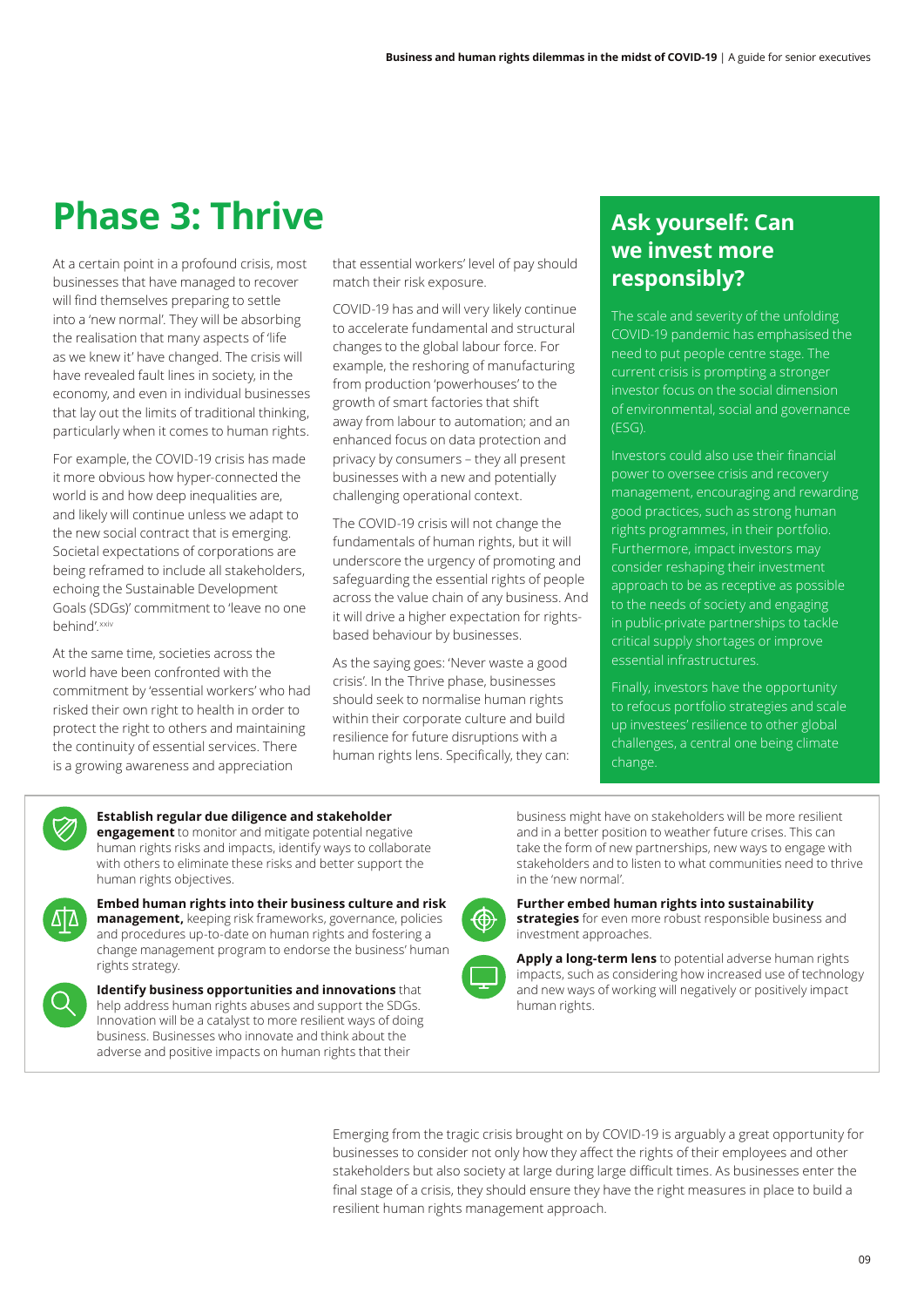# 3 Building trust through human rights

The March 2020 Trust Barometer from Edelman showed that stakeholders are paying increasing attention to how businesses act during the COVID-19 crisis. In fact, 90 percent of respondents stated that businesses "must do everything they can to protect the well-being and financial security of their employees and their suppliers, even if it means suffering big financial losses until the pandemic ends". Seventy-one percent stated that "Brands and companies that I see placing their profits before people during this crisis will lose my trust **forever**".xxv

This challenges all business leaders to ask these three questions:

- **•** What are we doing to **prevent** adverse human rights impacts during the COVID-19 crisis?
- **•** What are we doing to **mitigate** and/or solve them?
- **•** How can we proactively **respect and promote** human rights?

For all businesses, different types of human rights dilemmas are likely to arise across stages of any crisis. The UNGPs on Business and Human Rights provide a valuable framework for making the right decisions in the medium term, once the immediate crisis has passed, and in building out a long-term resilient approach to managing human rights risks.

Companies are faced with many and ongoing tough choices during the COVID-19 crisis. Often business leaders find themselves in a position in which they must choose the 'least worst' option. However, systemically protecting and respecting human rights should underpin their decisions across all three stages of this crisis.

The crisis should prompt business executives to consider how their decisions affect people throughout the value chain. Business leaders can make reference to, or develop, rights-based decision frameworks to ensure they have a clear understanding of how their choices will be implemented in communities and the impacts felt by their employees or suppliers or other stakeholders.

During the crisis, business leaders have a unique opportunity – and responsibility – to uphold their commitments to human rights. In doing so, they can build trust with customers, employees, suppliers, communities and shareholders. The decisions business leaders make in the coming months will represent and reinforce their ethics, leadership and commitment to positive social impact.

With a robust human rights framework behind them, leaders will have the confidence that they are doing business with the least adverse impacts on stakeholders' human rights and could even enable human rights to be improved beyond the 'old normal', as we thrive within our 'new normal'.

*Trust is a catalyst for recovery.* 

"As resilient leaders embarking on recovery, we embrace trust as the essence of resilient leadership. Invest in it wisely and it will yield extraordinary returns."

**Punit Renjen, CEO, Deloitte**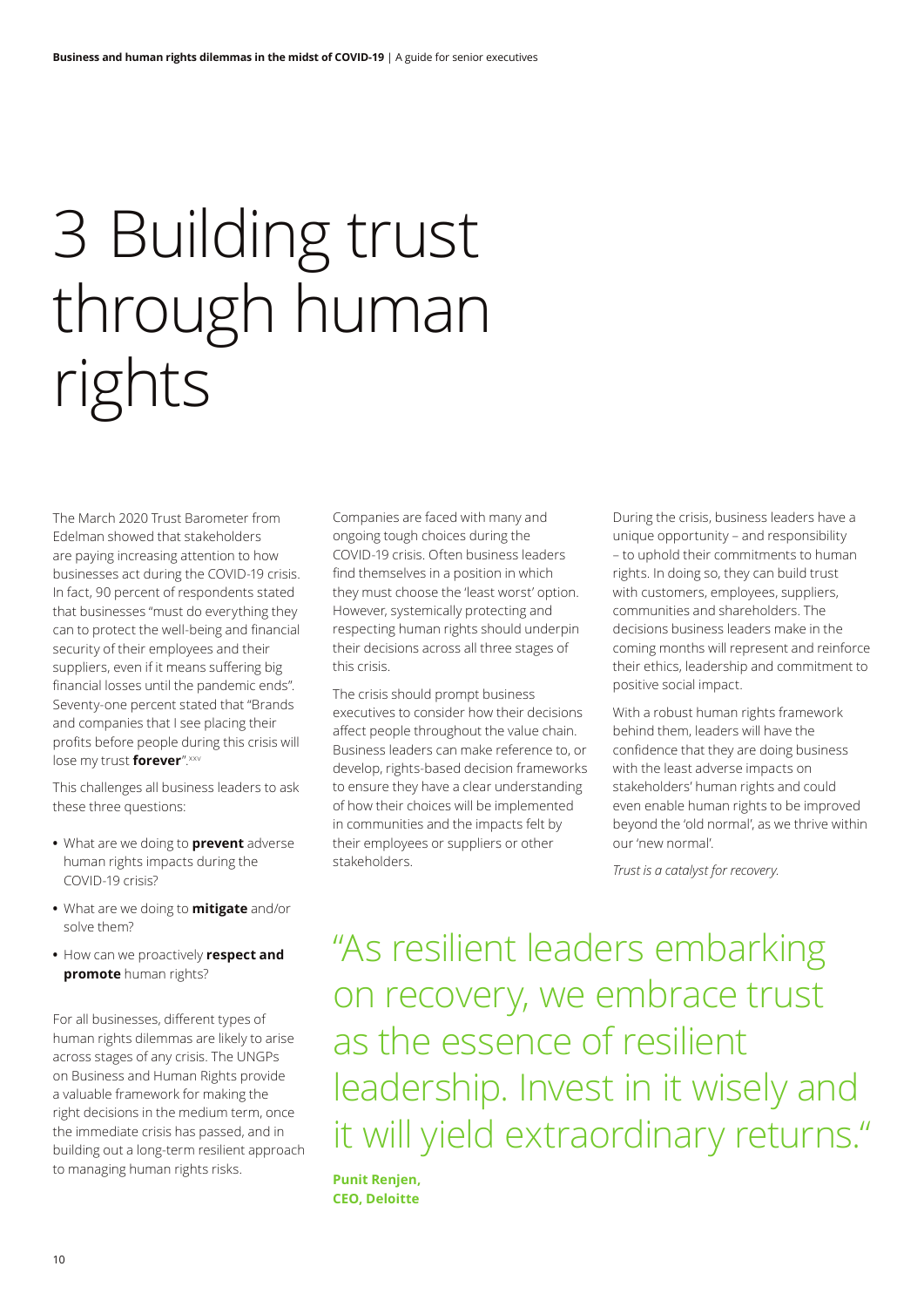## Endnotes

- i. United Nations, Guiding principles on business and human rights".
- ii. Australian Human Rights Commission, Human Rights Based Approaches, 2013, https://humanrights.gov.au/our-work/rights-and-freedoms/humanrights-based-approaches
- iii. Office of the High Commissioner, The Corporate Responsbility to Respect Human Rights, United Nations, 2012, https://www. ohchr.org/Documents/ publications/hr.puB.12.2\_en.pdf.
- Office of the High Commissioner, International Covenant on Civil and Political Rights, United Nations, 1996, art. 6.
- Office of the High Commissioner, International Covenant on Economic, Social and Cultural Rights, United Nations, 1966, art. 12.
- vi. United Nations, International Covenant on Civil and Political Rights, art. 24; United Nations, International Covenant on Economic, Social and Cultural Rights, art. 13-14.
- vii. United Nations, International Covenant on Economic, Social and Cultural Rights, art. 6-7.
- viii. United Nations, International Covenant on Civil and Political Rights, art. 4 and 26; Office of the High Commissioner, Convention on the Elimination of All Forms of Racial Discrimination; United Nations, 1965; Office of the High Commissioner, Convention on the Elimination of All Forms of Discrimination against Women, United Nations, 1979.
- ix. United Nations General Assembly, Universal Declaration on Human Rights, United Nations, 1948, art. 12; United Nations, International Covenant on Civil and Political Rights, art. 17.
- x. United Nations, International Covenant on Civil and Political Rights, art 8.
- xi. Ibid, art. 19 and 22.
- xii. Peter Varnum, "Managing mental health during coronavirus experts around the world share insights", World Economic Forum, March 16, 2020, https://www.weforum.org/agenda/2020/03/covid19-coronavirus-mentalhealth-expert-insights/, accessed April 29, 2020.
- xiii. Mark Stabile, Benedicte Apouey, and Isabelle Solal, "COVID-19, inequality, and gig economy workers", VOX, April 1, 2020, https://voxeu.org/article/ covid-19-inequality-and-gig-economy-workers.
- xiv. International Labour Organisation, Integrated Strategy on Fundamental Principles and Rights at Work 2017-2023, 2019, https://www.ilo.org/wcmsp5/ groups/public/@ed\_norm/@ipec/documents/publication/wcms\_648801. pdf.
- xv. Martin Boersma and Justine Nolan, "The real economic victims of coronvirus

are those we can't see", the Conversation, March 17, 2020, https:// theconversation.com/the-real-economic-victims-of-coronavirus-are-thosewe-cant-see-133620.

- xvi. Courtney C. Radsch, "OPINION : Why we need restrictions on coronavirus surveillance", Thomson Reuters Foundation, March 28, 2020, https://news. trust.org/item/20200328130228-rzdk2.
- xvii. Punit Renjen, "The heart of resilient leadership : Responding to COVID-19", Deloitte Insights, March 16, 2020, https://www2.deloitte.com/us/en/insights/ economy/covid-19/heart-of-resilient-leadership-responding-to-covid-19. html.
- xviii.Ron Popper, "Pandemic shows need to integrate human rights specialists in crisis management teams", GBI, April 20, 2020, https://gbihr.org/updates/ pandemic-shows-need-to-integrate-human-rights-specialists-in-crisismanagem.
- xix. Deloitte Insights, The essence of resilient leadership: Business recovery from COVID-19, 2020, https://www2.deloitte.com/content/dam/Deloitte/fr/ Documents/covid-insights/the-essence-of-resilient-leadership-doc1.pdf.
- xx. Bangladeshi and Garment Manufacturers Exporters Association (BGMEA), Impact of Covid-19 on Bangladesh RMG Industry. Retrieved on: 29 April 2020 from: https://www.bgmea.com.bd/.
- xxi. The Guardian, Primark and Matalan among retailers allegedly cancelling £2.4bn orders in 'catastrophic' move for Bangladesh, 2 April 2020, https:// www.theguardian.com/global-development/2020/apr/02/fashion-brandscancellations-of-24bn-orders-catastrophic-for-bangladesh.
- xxii. Olam International, Press release: Olam supports fight against COVID-19 pandemic, including S\$1.2 million donation to The Courage Fund, 7 April 2020, https://www.olamgroup.com/news/all-news/press-release/olamsupports-fight-against-covid-19-pandemic.html.
- xxiii."UN launched COVID-19 plan that could 'defeat the virus and build a better world', UN News, March 31, 2020, https://news.un.org/en/ story/2020/03/1060702.

xxiv.United Nations, International Covenant on Civil and Political Rights, article 19

xxv. United Nations, International Covenant on Civil and Political Rights, article 12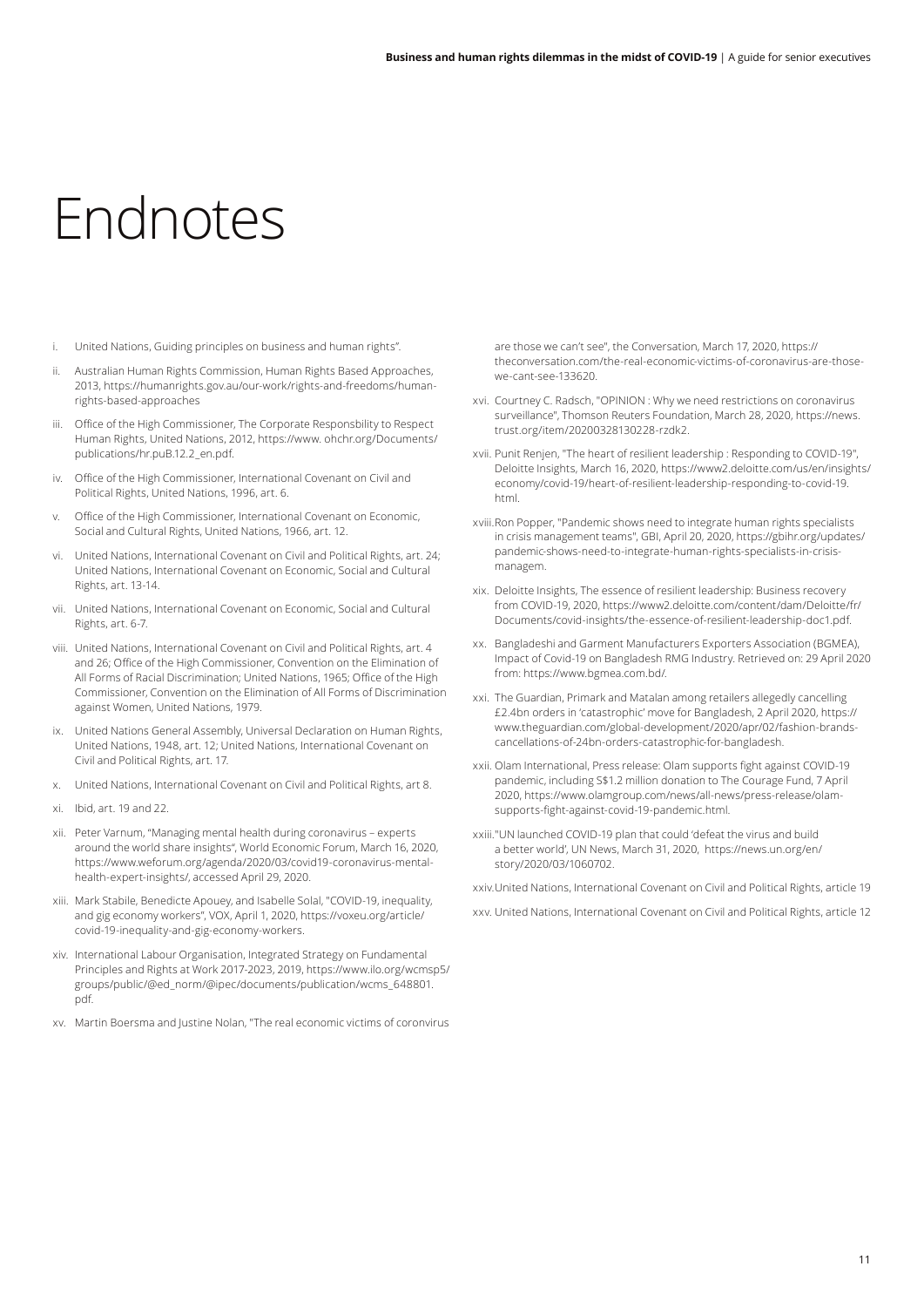# **Contacts**

To learn more about business and human rights dilemmas in the midst of COVID-19 please contact:

#### **Global Contacts**



**Sid Maharaj** APAC Partner Sydney, Australia sidmaharaj@deloitte.com.au



**Victoria Whitaker** Partner Sydney, Australia vwhitaker@deloitte.com.au



**Helena Barton** Partner Copenhagen, Denmark hbarton@deloitte.dk

#### **Authors**



**Justine Autour** Manager Sydney, Australia jautourj@deloitte.com.au



**Pauline Loeff** Junior Manager Amsterdam, Netherlands ploeff@deloitte.nl



**Marrit Mulder** Manager Auckland, New Zealand marmulder@deloitte.co.nz

**Lia Heasman** Manager Helsinki, Finland lia.heasman@deloitte.fl



**Sarah Kerrigan** Manager Singapore skerrigan@deloitte.com



**Marta Piazza** Senior Barcelona, Spain mapiazza@deloitte.es

#### **Contributors**

**Matthew Coghlan,** Senior Manager, Melbourne, Australia **Scott Penton,** Gradutate, Canberra, Australia